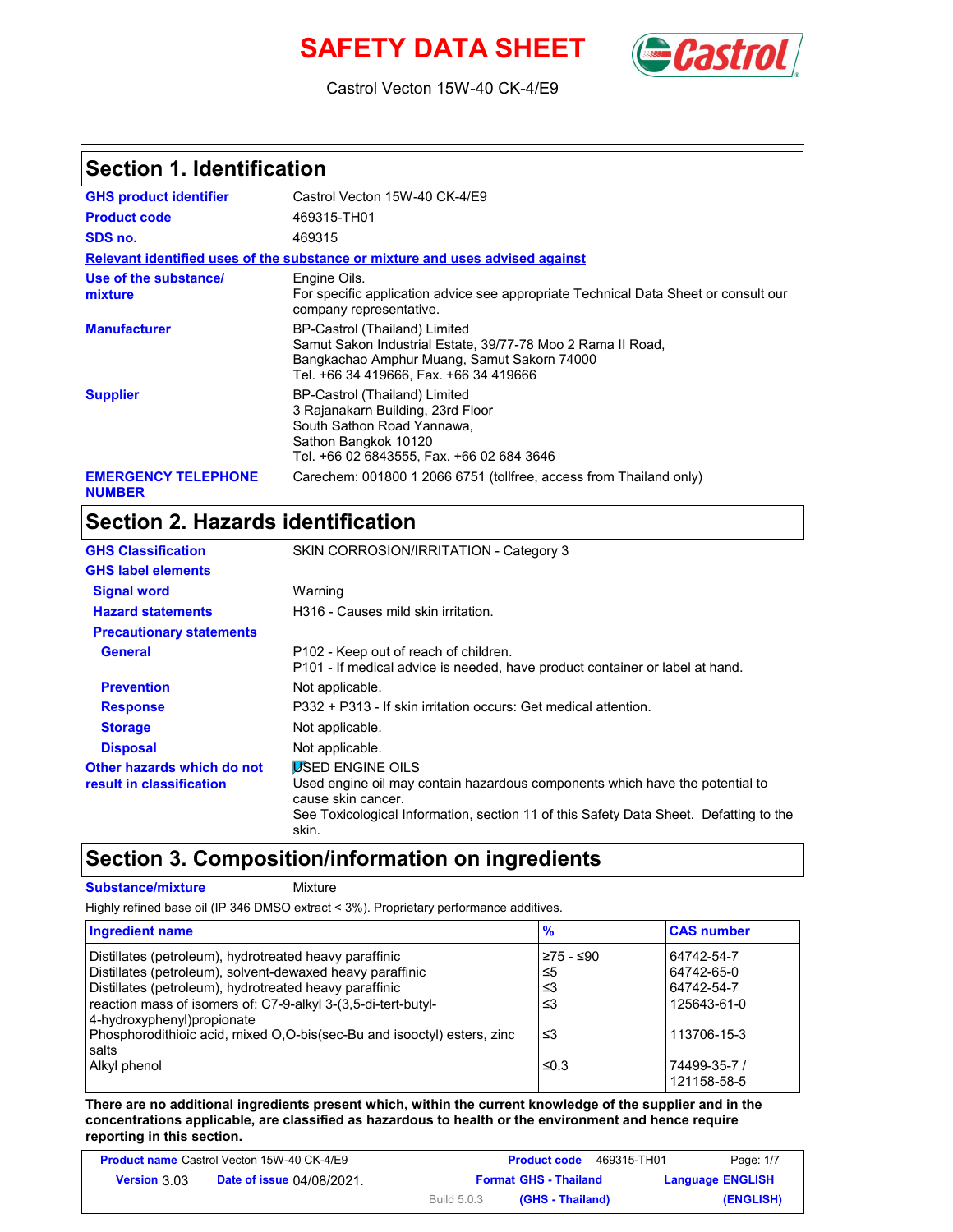**Occupational exposure limits, if available, are listed in Section 8.**

### **Section 4. First aid measures**

| <b>Description of necessary first aid measures</b> |                                                                                                                                                                                                                                                                                                                                      |
|----------------------------------------------------|--------------------------------------------------------------------------------------------------------------------------------------------------------------------------------------------------------------------------------------------------------------------------------------------------------------------------------------|
| <b>Inhalation</b>                                  | If inhaled, remove to fresh air. Get medical attention if symptoms occur.                                                                                                                                                                                                                                                            |
| Ingestion                                          | Do not induce vomiting unless directed to do so by medical personnel. Never give<br>anything by mouth to an unconscious person. If unconscious, place in recovery<br>position and get medical attention immediately. Get medical attention if adverse<br>health effects persist or are severe.                                       |
| <b>Skin contact</b>                                | In case of contact, immediately flush skin with plenty of water for at least 15 minutes<br>while removing contaminated clothing and shoes. Wash skin thoroughly with soap<br>and water or use recognised skin cleanser. Wash clothing before reuse. Clean<br>shoes thoroughly before reuse. Get medical attention if symptoms occur. |
| <b>Eye contact</b>                                 | In case of contact, immediately flush eyes with plenty of water for at least 15 minutes.<br>Evelids should be held away from the eyeball to ensure thorough rinsing. Check for<br>and remove any contact lenses. Get medical attention.                                                                                              |
|                                                    | Most important symptoms/effects, acute and delayed                                                                                                                                                                                                                                                                                   |
|                                                    | See Section 11 for more detailed information on health effects and symptoms.                                                                                                                                                                                                                                                         |
|                                                    |                                                                                                                                                                                                                                                                                                                                      |

**Notes to physician** Treatment should in general be symptomatic and directed to relieving any effects. **Specific treatments** No specific treatment. **Indication of immediate medical attention and special treatment needed, if necessary** No action shall be taken involving any personal risk or without suitable training. It may be dangerous to the person providing aid to give mouth-to-mouth resuscitation. **Protection of first-aiders**

## **Section 5. Firefighting measures**

| <b>Extinguishing media</b>                               |                                                                                                                                                                                                   |
|----------------------------------------------------------|---------------------------------------------------------------------------------------------------------------------------------------------------------------------------------------------------|
| <b>Suitable extinguishing</b><br>media                   | In case of fire, use foam, dry chemical or carbon dioxide extinguisher or spray.                                                                                                                  |
| Unsuitable extinguishing<br>media                        | Do not use water jet.                                                                                                                                                                             |
| <b>Specific hazards arising</b><br>from the chemical     | In a fire or if heated, a pressure increase will occur and the container may burst.                                                                                                               |
| <b>Hazardous thermal</b><br>decomposition products       | Combustion products may include the following:<br>carbon oxides (CO, CO <sub>2</sub> ) (carbon monoxide, carbon dioxide)                                                                          |
| <b>Special protective actions</b><br>for fire-fighters   | No action shall be taken involving any personal risk or without suitable training.<br>Promptly isolate the scene by removing all persons from the vicinity of the incident if<br>there is a fire. |
| <b>Special protective</b><br>equipment for fire-fighters | Fire-fighters should wear positive pressure self-contained breathing apparatus<br>(SCBA) and full turnout gear.                                                                                   |

### **Section 6. Accidental release measures**

**Personal precautions, protective equipment and emergency procedures**

| For non-emergency<br>personnel   | Contact emergency personnel. No action shall be taken involving any personal risk<br>or without suitable training. Evacuate surrounding areas. Keep unnecessary and<br>unprotected personnel from entering. Do not touch or walk through spilt material.<br>Avoid breathing vapour or mist. Provide adequate ventilation. Put on appropriate<br>personal protective equipment. Floors may be slippery; use care to avoid falling. |
|----------------------------------|-----------------------------------------------------------------------------------------------------------------------------------------------------------------------------------------------------------------------------------------------------------------------------------------------------------------------------------------------------------------------------------------------------------------------------------|
| For emergency responders         | Entry into a confined space or poorly ventilated area contaminated with vapour, mist<br>or fume is extremely hazardous without the correct respiratory protective equipment<br>and a safe system of work. Wear self-contained breathing apparatus. Wear a<br>suitable chemical protective suit. Chemical resistant boots. See also the<br>information in "For non-emergency personnel".                                           |
| <b>Environmental precautions</b> | Avoid dispersal of spilt material and runoff and contact with soil, waterways, drains<br>and sewers. Inform the relevant authorities if the product has caused environmental<br>pollution (sewers, waterways, soil or air).                                                                                                                                                                                                       |

| <b>Product name Castrol Vecton 15W-40 CK-4/E9</b> |                                  |                    | 469315-TH01<br><b>Product code</b> | Page: 2/7               |
|---------------------------------------------------|----------------------------------|--------------------|------------------------------------|-------------------------|
| <b>Version 3.03</b>                               | <b>Date of issue 04/08/2021.</b> |                    | <b>Format GHS - Thailand</b>       | <b>Language ENGLISH</b> |
|                                                   |                                  | <b>Build 5.0.3</b> | (GHS - Thailand)                   | (ENGLISH)               |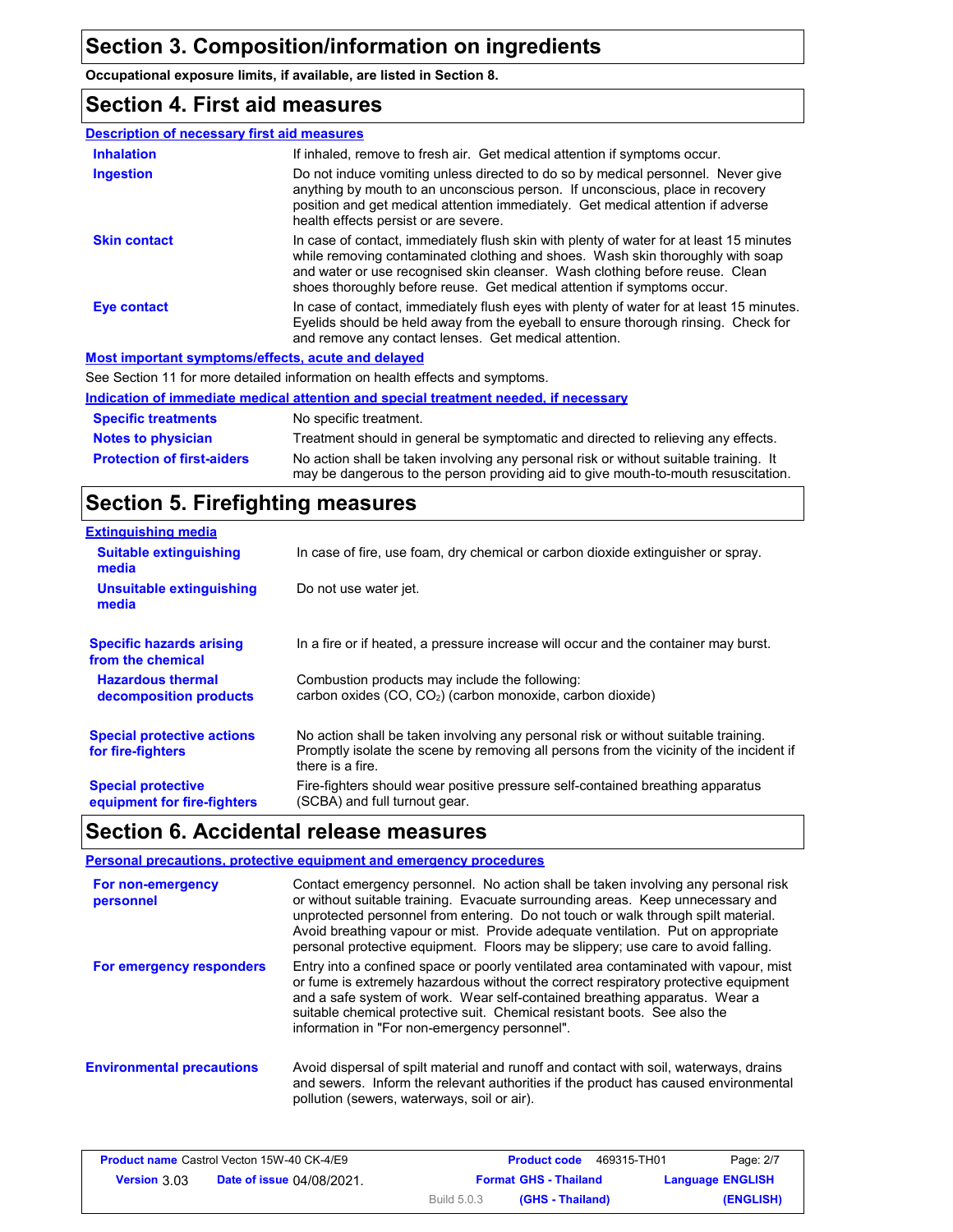### **Section 6. Accidental release measures**

**Methods and material for containment and cleaning up**

| <b>Small spill</b> | Stop leak if without risk. Move containers from spill area. Absorb with an inert<br>material and place in an appropriate waste disposal container. Dispose of via a<br>licensed waste disposal contractor.                                                                                                                                                                                                                                                                                                               |
|--------------------|--------------------------------------------------------------------------------------------------------------------------------------------------------------------------------------------------------------------------------------------------------------------------------------------------------------------------------------------------------------------------------------------------------------------------------------------------------------------------------------------------------------------------|
| Large spill        | Stop leak if without risk. Move containers from spill area. Approach the release<br>from upwind. Prevent entry into sewers, water courses, basements or confined<br>areas. Contain and collect spillage with non-combustible, absorbent material e.g.<br>sand, earth, vermiculite or diatomaceous earth and place in container for disposal<br>according to local regulations. Contaminated absorbent material may pose the<br>same hazard as the spilt product. Dispose of via a licensed waste disposal<br>contractor. |
|                    |                                                                                                                                                                                                                                                                                                                                                                                                                                                                                                                          |

## **Section 7. Handling and storage**

### **Precautions for safe handling**

| <b>Protective measures</b>                                                       | Put on appropriate personal protective equipment (see Section 8). Do not ingest.<br>Avoid contact with eyes, skin and clothing. Avoid breathing vapour or mist. Keep in<br>the original container or an approved alternative made from a compatible material,<br>kept tightly closed when not in use. Empty containers retain product residue and<br>can be hazardous. Do not reuse container.                                                                                                                                                                                                 |
|----------------------------------------------------------------------------------|------------------------------------------------------------------------------------------------------------------------------------------------------------------------------------------------------------------------------------------------------------------------------------------------------------------------------------------------------------------------------------------------------------------------------------------------------------------------------------------------------------------------------------------------------------------------------------------------|
| <b>Advice on general</b><br>occupational hygiene                                 | Eating, drinking and smoking should be prohibited in areas where this material is<br>handled, stored and processed. Wash thoroughly after handling. Remove<br>contaminated clothing and protective equipment before entering eating areas. See<br>also Section 8 for additional information on hygiene measures.                                                                                                                                                                                                                                                                               |
| <b>Conditions for safe storage,</b><br>including any<br><b>incompatibilities</b> | Store in accordance with local regulations. Store in original container protected from<br>direct sunlight in a dry, cool and well-ventilated area, away from incompatible<br>materials (see Section 10) and food and drink. Keep container tightly closed and<br>sealed until ready for use. Store and use only in equipment/containers designed for<br>use with this product. Containers that have been opened must be carefully resealed<br>and kept upright to prevent leakage. Do not store in unlabelled containers. Use<br>appropriate containment to avoid environmental contamination. |
| <b>Not suitable</b>                                                              | Prolonged exposure to elevated temperature                                                                                                                                                                                                                                                                                                                                                                                                                                                                                                                                                     |

### **Section 8. Exposure controls/personal protection**

### **Control parameters**

### **Occupational exposure limits**

| <b>Ingredient name</b>                                    | <b>Exposure limits</b>                                                                                                     |
|-----------------------------------------------------------|----------------------------------------------------------------------------------------------------------------------------|
| Distillates (petroleum), hydrotreated heavy paraffinic    | <b>ACGIH TLV (United States).</b><br>TWA: 5 mg/m <sup>3</sup> 8 hours. Issued/Revised:<br>11/2009 Form: Inhalable fraction |
| Distillates (petroleum), solvent-dewaxed heavy paraffinic | <b>ACGIH TLV (United States).</b><br>TWA: 5 mg/m <sup>3</sup> 8 hours. Issued/Revised:<br>11/2009 Form: Inhalable fraction |
| Distillates (petroleum), hydrotreated heavy paraffinic    | <b>ACGIH TLV (United States).</b><br>TWA: 5 mg/m <sup>3</sup> 8 hours. Issued/Revised:<br>11/2009 Form: Inhalable fraction |

**Appropriate engineering controls**

All activities involving chemicals should be assessed for their risks to health, to ensure exposures are adequately controlled. Personal protective equipment should only be considered after other forms of control measures (e.g. engineering controls) have been suitably evaluated. Personal protective equipment should conform to appropriate standards, be suitable for use, be kept in good condition and properly maintained. Your supplier of personal protective equipment should be consulted for advice on

selection and appropriate standards. For further information contact your national organisation for standards.

Provide exhaust ventilation or other engineering controls to keep the relevant airborne concentrations below their respective occupational exposure limits. The final choice of protective equipment will depend upon a risk assessment. It is important to ensure that all items of personal protective equipment are compatible.

| <b>Product name Castrol Vecton 15W-40 CK-4/E9</b> |                                  |                    | <b>Product code</b><br>469315-TH01 | Page: 3/7               |
|---------------------------------------------------|----------------------------------|--------------------|------------------------------------|-------------------------|
| <b>Version 3.03</b>                               | <b>Date of issue 04/08/2021.</b> |                    | <b>Format GHS - Thailand</b>       | <b>Language ENGLISH</b> |
|                                                   |                                  | <b>Build 5.0.3</b> | (GHS - Thailand)                   | (ENGLISH)               |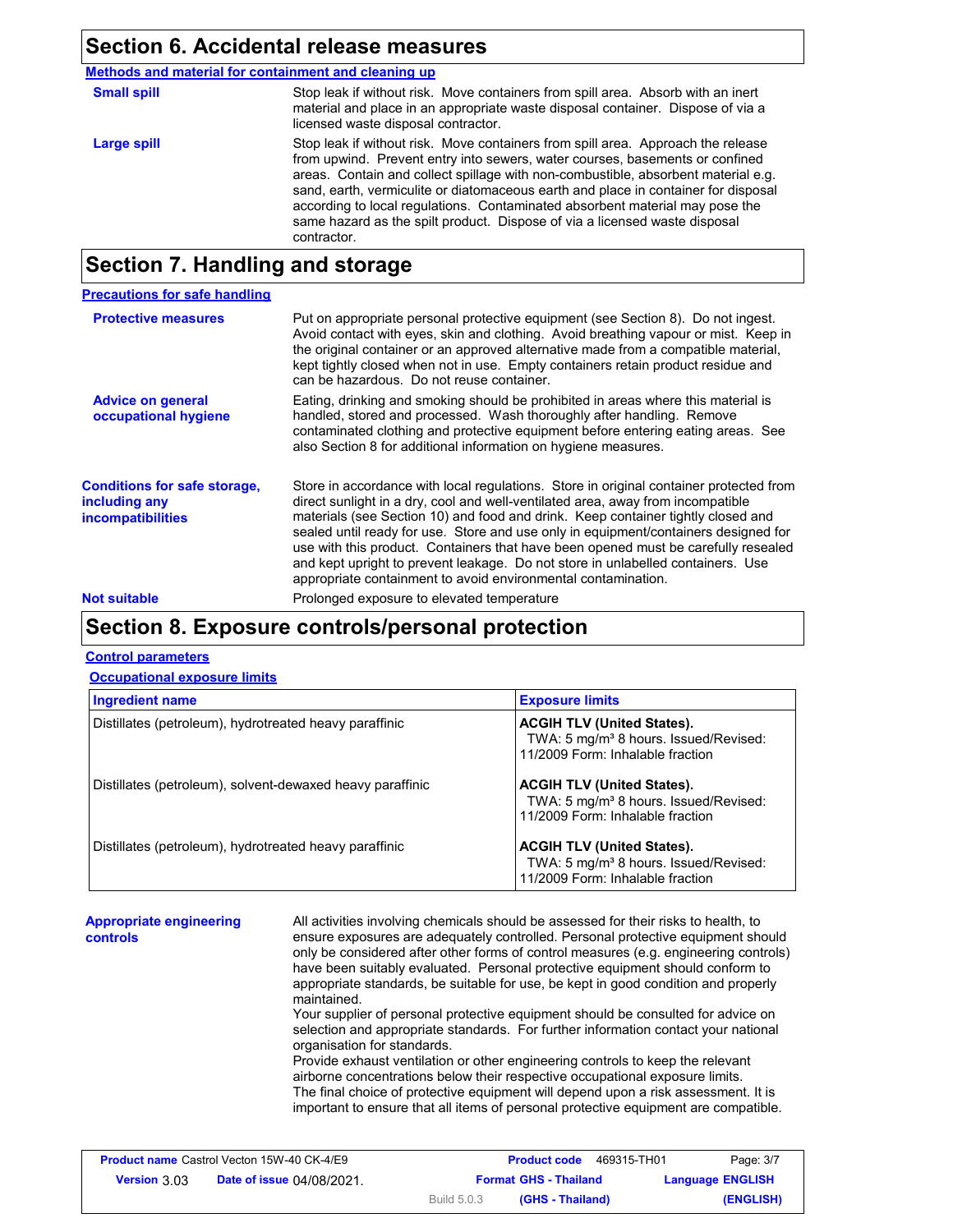# **Section 8. Exposure controls/personal protection**

| .                                         | $50.1$ and $10.0$ por solid processes.                                                                                                                                                                                                                                                                                                                                                                                                                                                                                                                                                                                                                                                                                                                                                          |
|-------------------------------------------|-------------------------------------------------------------------------------------------------------------------------------------------------------------------------------------------------------------------------------------------------------------------------------------------------------------------------------------------------------------------------------------------------------------------------------------------------------------------------------------------------------------------------------------------------------------------------------------------------------------------------------------------------------------------------------------------------------------------------------------------------------------------------------------------------|
| <b>Environmental exposure</b><br>controls | Emissions from ventilation or work process equipment should be checked to ensure<br>they comply with the requirements of environmental protection legislation. In some<br>cases, fume scrubbers, filters or engineering modifications to the process equipment<br>will be necessary to reduce emissions to acceptable levels.                                                                                                                                                                                                                                                                                                                                                                                                                                                                   |
| <b>Eye protection</b>                     | Safety glasses with side shields.                                                                                                                                                                                                                                                                                                                                                                                                                                                                                                                                                                                                                                                                                                                                                               |
| <b>Skin protection</b>                    |                                                                                                                                                                                                                                                                                                                                                                                                                                                                                                                                                                                                                                                                                                                                                                                                 |
| <b>Hand protection</b>                    | Wear protective gloves if prolonged or repeated contact is likely. Wear chemical<br>resistant gloves. Recommended: Nitrile gloves. The correct choice of protective<br>gloves depends upon the chemicals being handled, the conditions of work and use,<br>and the condition of the gloves (even the best chemically resistant glove will break<br>down after repeated chemical exposures). Most gloves provide only a short time of<br>protection before they must be discarded and replaced. Because specific work<br>environments and material handling practices vary, safety procedures should be<br>developed for each intended application. Gloves should therefore be chosen in<br>consultation with the supplier/manufacturer and with a full assessment of the<br>working conditions. |
| <b>Skin protection</b>                    | Use of protective clothing is good industrial practice.<br>Personal protective equipment for the body should be selected based on the task<br>being performed and the risks involved and should be approved by a specialist<br>before handling this product.<br>Cotton or polyester/cotton overalls will only provide protection against light<br>superficial contamination that will not soak through to the skin. Overalls should be<br>laundered on a regular basis. When the risk of skin exposure is high (e.g. when<br>cleaning up spillages or if there is a risk of splashing) then chemical resistant aprons<br>and/or impervious chemical suits and boots will be required.                                                                                                           |
| <b>Respiratory protection</b>             | In case of insufficient ventilation, wear suitable respiratory equipment.<br>The correct choice of respiratory protection depends upon the chemicals being<br>handled, the conditions of work and use, and the condition of the respiratory<br>equipment. Safety procedures should be developed for each intended application.<br>Respiratory protection equipment should therefore be chosen in consultation with<br>the supplier/manufacturer and with a full assessment of the working conditions.                                                                                                                                                                                                                                                                                           |

# **Section 9. Physical and chemical properties**

| <b>Appearance</b>                                 |                                                                                                                                                |
|---------------------------------------------------|------------------------------------------------------------------------------------------------------------------------------------------------|
| <b>Physical state</b>                             | Liquid.                                                                                                                                        |
| <b>Colour</b>                                     | Brown.                                                                                                                                         |
| <b>Odour</b>                                      | Not available.                                                                                                                                 |
| <b>Odour threshold</b>                            | Not available.                                                                                                                                 |
| рH                                                | Not applicable.                                                                                                                                |
| <b>Melting point</b>                              | Not available.                                                                                                                                 |
| <b>Boiling point</b>                              | Not available.                                                                                                                                 |
| <b>Drop Point</b>                                 | Not available.                                                                                                                                 |
| <b>Flash point</b>                                | Closed cup: 204°C (399.2°F) [Pensky-Martens.]                                                                                                  |
| <b>Evaporation rate</b>                           | Not available.                                                                                                                                 |
| <b>Flammability (solid, gas)</b>                  | Not applicable. Based on - Physical state                                                                                                      |
| Lower and upper explosive<br>(flammable) limits   | Not available.                                                                                                                                 |
| <b>Vapour pressure</b>                            | Not available.                                                                                                                                 |
| <b>Vapour density</b>                             | Not available.                                                                                                                                 |
| <b>Relative density</b>                           | Not available.                                                                                                                                 |
| <b>Density</b>                                    | <1000 kg/m <sup>3</sup> (<1 g/cm <sup>3</sup> ) at 15 <sup>°</sup> C                                                                           |
| <b>Solubility</b>                                 | insoluble in water.                                                                                                                            |
| <b>Partition coefficient: n-</b><br>octanol/water | Not available.                                                                                                                                 |
| <b>Auto-ignition temperature</b>                  | Not available.                                                                                                                                 |
| <b>Decomposition temperature</b>                  | Not available.                                                                                                                                 |
| <b>Viscosity</b>                                  | Kinematic: 118.2 mm <sup>2</sup> /s (118.2 cSt) at $40^{\circ}$ C<br>Kinematic: 15 to 16 mm <sup>2</sup> /s (15 to 16 cSt) at 100 $^{\circ}$ C |

| <b>Product name Castrol Vecton 15W-40 CK-4/E9</b> |                                  |             | <b>Product code</b>          | 469315-TH01 | Page: 4/7               |
|---------------------------------------------------|----------------------------------|-------------|------------------------------|-------------|-------------------------|
| <b>Version 3.03</b>                               | <b>Date of issue 04/08/2021.</b> |             | <b>Format GHS - Thailand</b> |             | <b>Language ENGLISH</b> |
|                                                   |                                  | Build 5.0.3 | (GHS - Thailand)             |             | (ENGLISH)               |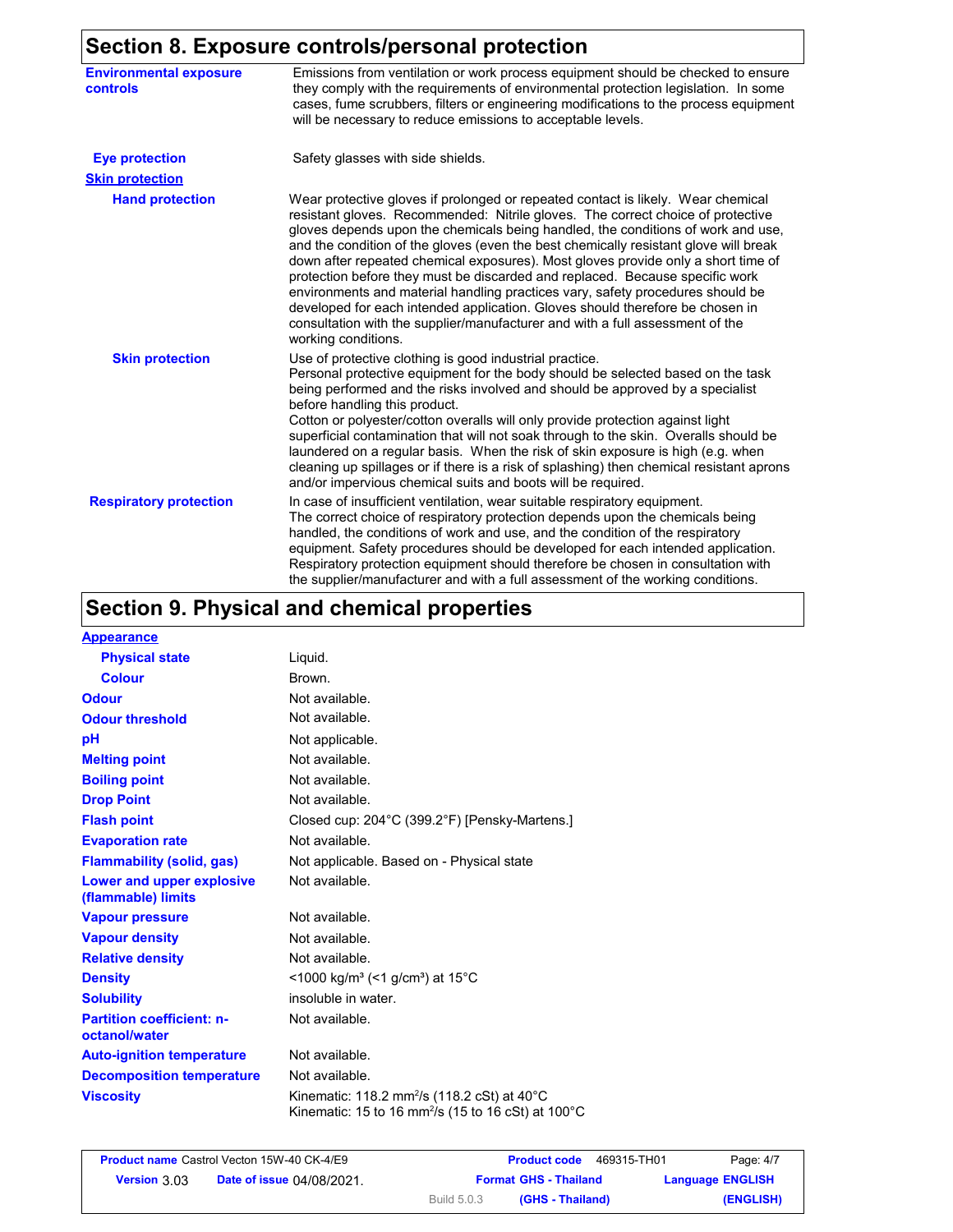# **Section 10. Stability and reactivity**

| No specific test data available for this product. Refer to Conditions to avoid and<br>Incompatible materials for additional information.                                |  |
|-------------------------------------------------------------------------------------------------------------------------------------------------------------------------|--|
| The product is stable.                                                                                                                                                  |  |
| Under normal conditions of storage and use, hazardous reactions will not occur.<br>Under normal conditions of storage and use, hazardous polymerisation will not occur. |  |
| Avoid all possible sources of ignition (spark or flame).                                                                                                                |  |
| Reactive or incompatible with the following materials: oxidising materials.                                                                                             |  |
| Under normal conditions of storage and use, hazardous decomposition products<br>should not be produced.                                                                 |  |
|                                                                                                                                                                         |  |

## **Section 11. Toxicological information**

### **Information on toxicological effects Numerical measures of toxicity Acute toxicity estimates**

| <b>Route</b>                                           |                                                                                             | <b>ATE value</b>                                                                                                                                                                                                                                                                                                                       |  |  |
|--------------------------------------------------------|---------------------------------------------------------------------------------------------|----------------------------------------------------------------------------------------------------------------------------------------------------------------------------------------------------------------------------------------------------------------------------------------------------------------------------------------|--|--|
| Oral                                                   |                                                                                             | 231480.84 mg/kg                                                                                                                                                                                                                                                                                                                        |  |  |
| <b>Aspiration hazard</b>                               |                                                                                             |                                                                                                                                                                                                                                                                                                                                        |  |  |
| <b>Name</b>                                            |                                                                                             | <b>Result</b>                                                                                                                                                                                                                                                                                                                          |  |  |
| Distillates (petroleum), hydrotreated heavy paraffinic |                                                                                             | <b>ASPIRATION HAZARD - Category 1</b>                                                                                                                                                                                                                                                                                                  |  |  |
| <b>Information on likely routes</b>                    | Routes of entry anticipated: Dermal, Inhalation.                                            |                                                                                                                                                                                                                                                                                                                                        |  |  |
| of exposure                                            |                                                                                             |                                                                                                                                                                                                                                                                                                                                        |  |  |
| <b>Potential acute health effects</b>                  |                                                                                             |                                                                                                                                                                                                                                                                                                                                        |  |  |
| <b>Eye contact</b>                                     | No known significant effects or critical hazards.                                           |                                                                                                                                                                                                                                                                                                                                        |  |  |
| <b>Inhalation</b>                                      | vapour pressure.                                                                            | Vapour inhalation under ambient conditions is not normally a problem due to low                                                                                                                                                                                                                                                        |  |  |
| <b>Skin contact</b>                                    | Causes mild skin irritation. Defatting to the skin.                                         |                                                                                                                                                                                                                                                                                                                                        |  |  |
| <b>Ingestion</b>                                       | Irritating to mouth, throat and stomach.                                                    |                                                                                                                                                                                                                                                                                                                                        |  |  |
|                                                        | <b>Symptoms related to the physical, chemical and toxicological characteristics</b>         |                                                                                                                                                                                                                                                                                                                                        |  |  |
| <b>Eye contact</b>                                     | Adverse symptoms may include the following:<br>pain or irritation<br>watering<br>redness    |                                                                                                                                                                                                                                                                                                                                        |  |  |
| <b>Inhalation</b>                                      | No specific data.                                                                           |                                                                                                                                                                                                                                                                                                                                        |  |  |
| <b>Skin contact</b>                                    | Adverse symptoms may include the following:<br>irritation<br>redness<br>dryness<br>cracking |                                                                                                                                                                                                                                                                                                                                        |  |  |
| <b>Ingestion</b>                                       | No specific data.                                                                           |                                                                                                                                                                                                                                                                                                                                        |  |  |
|                                                        |                                                                                             | Delayed and immediate effects as well as chronic effects from short and long-term exposure                                                                                                                                                                                                                                             |  |  |
| <b>Inhalation</b>                                      | of the respiratory tract.                                                                   | Overexposure to the inhalation of airborne droplets or aerosols may cause irritation                                                                                                                                                                                                                                                   |  |  |
| <b>Potential chronic health effects</b>                |                                                                                             |                                                                                                                                                                                                                                                                                                                                        |  |  |
| <b>General</b>                                         | USED ENGINE OILS<br>high standard of personal hygiene maintained.                           | Combustion products resulting from the operation of internal combustion engines<br>contaminate engine oils during use. Used engine oil may contain hazardous<br>components which have the potential to cause skin cancer. Frequent or prolonged<br>contact with all types and makes of used engine oil must therefore be avoided and a |  |  |
| <b>Carcinogenicity</b>                                 | No known significant effects or critical hazards.                                           |                                                                                                                                                                                                                                                                                                                                        |  |  |
| <b>Mutagenicity</b>                                    | No known significant effects or critical hazards.                                           |                                                                                                                                                                                                                                                                                                                                        |  |  |
| <b>Teratogenicity</b>                                  | No known significant effects or critical hazards.                                           |                                                                                                                                                                                                                                                                                                                                        |  |  |
| <b>Developmental effects</b>                           | No known significant effects or critical hazards.                                           |                                                                                                                                                                                                                                                                                                                                        |  |  |
| <b>Fertility effects</b>                               | No known significant effects or critical hazards.                                           |                                                                                                                                                                                                                                                                                                                                        |  |  |
| Product name Castrol Vecton 15W-40 CK-4/E9             |                                                                                             | Page: 5/7<br><b>Product code</b><br>469315-TH01                                                                                                                                                                                                                                                                                        |  |  |
| Version 3.03                                           | Date of issue 04/08/2021.                                                                   | <b>Format GHS - Thailand</b><br><b>Language ENGLISH</b>                                                                                                                                                                                                                                                                                |  |  |

Build 5.0.3

**(GHS - Thailand) (ENGLISH)**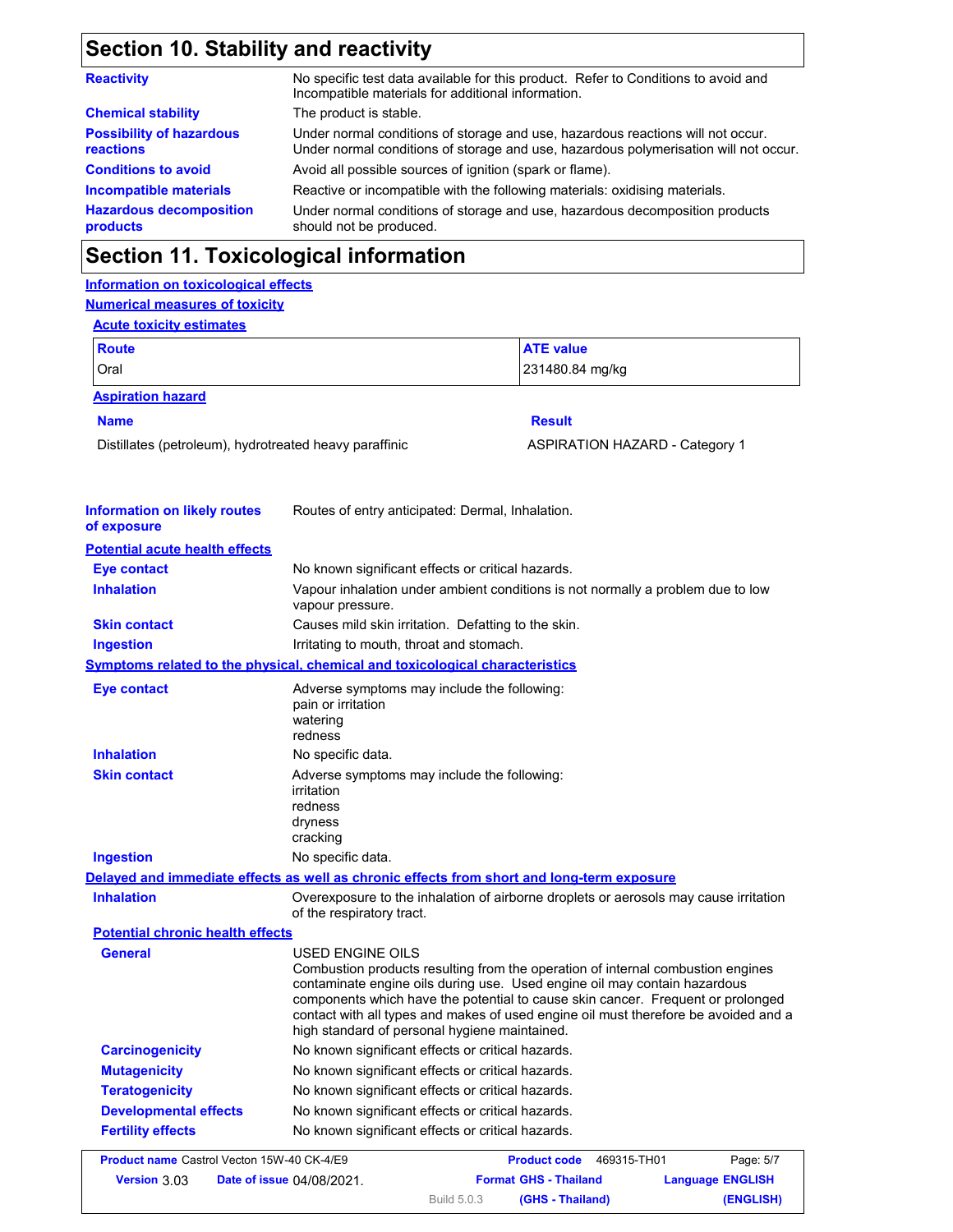### **Section 12. Ecological information**

| <b>Environmental effects</b>         | No known significant effects or critical hazards.                                                                         |
|--------------------------------------|---------------------------------------------------------------------------------------------------------------------------|
| <b>Persistence and degradability</b> |                                                                                                                           |
| Expected to be biodegradable.        |                                                                                                                           |
| <b>Bioaccumulative potential</b>     |                                                                                                                           |
|                                      | This product is not expected to bioaccumulate through food chains in the environment.                                     |
| <b>Mobility</b>                      | Spillages may penetrate the soil causing ground water contamination.                                                      |
| <b>Other adverse effects</b>         | No known significant effects or critical hazards.                                                                         |
| <b>Other ecological information</b>  | Spills may form a film on water surfaces causing physical damage to organisms.<br>Oxygen transfer could also be impaired. |
|                                      |                                                                                                                           |

### **Section 13. Disposal considerations**

**Disposal methods** The generation of waste should be avoided or minimised wherever possible. Significant quantities of waste product residues should not be disposed of via the foul sewer but processed in a suitable effluent treatment plant. Dispose of surplus and non-recyclable products via a licensed waste disposal contractor. Disposal of this product, solutions and any by-products should at all times comply with the requirements of environmental protection and waste disposal legislation and any regional local authority requirements. Waste packaging should be recycled. Incineration or landfill should only be considered when recycling is not feasible. This material and its container must be disposed of in a safe way. Care should be taken when handling emptied containers that have not been cleaned or rinsed out. Empty containers or liners may retain some product residues. Avoid dispersal of spilt material and runoff and contact with soil, waterways, drains and sewers.

## **Section 14. Transport information**

|                                      | <b>IMDG</b>              | <b>IATA</b>    |
|--------------------------------------|--------------------------|----------------|
| <b>UN number</b>                     | Not regulated.           | Not regulated. |
| <b>UN proper</b><br>shipping name    | $\overline{\phantom{a}}$ |                |
| <b>Transport hazard</b><br>class(es) | $\blacksquare$           | ۰              |
| <b>Packing group</b>                 | $\overline{\phantom{a}}$ | -              |
| <b>Environmental</b><br>hazards      | No.                      | No.            |
| <b>Additional</b><br>information     | -                        |                |

**Special precautions for user** Not available.

**Transport in bulk according**  Not available. **to IMO instruments**

### **Section 15. Regulatory information**

| <b>Regulation according to other foreign laws</b> |                                                                                                          |
|---------------------------------------------------|----------------------------------------------------------------------------------------------------------|
| <b>Australia inventory (AICS)</b>                 | All components are listed or exempted.                                                                   |
| <b>Canada inventory status</b>                    | All components are listed or exempted.                                                                   |
| <b>China inventory (IECSC)</b>                    | At least one component is not listed.                                                                    |
| <b>REACH Status</b>                               | For the REACH status of this product please consult your company contact, as<br>identified in Section 1. |
| <b>Japan inventory (ENCS)</b>                     | All components are listed or exempted.                                                                   |
| <b>Korea inventory (KECI)</b>                     | All components are listed or exempted.                                                                   |

| <b>Product name Castrol Vecton 15W-40 CK-4/E9</b> |                                  |                    | <b>Product code</b>          | Page: 6/7<br>469315-TH01 |
|---------------------------------------------------|----------------------------------|--------------------|------------------------------|--------------------------|
| <b>Version 3.03</b>                               | <b>Date of issue 04/08/2021.</b> |                    | <b>Format GHS - Thailand</b> | <b>Language ENGLISH</b>  |
|                                                   |                                  | <b>Build 5.0.3</b> | (GHS - Thailand)             | (ENGLISH)                |